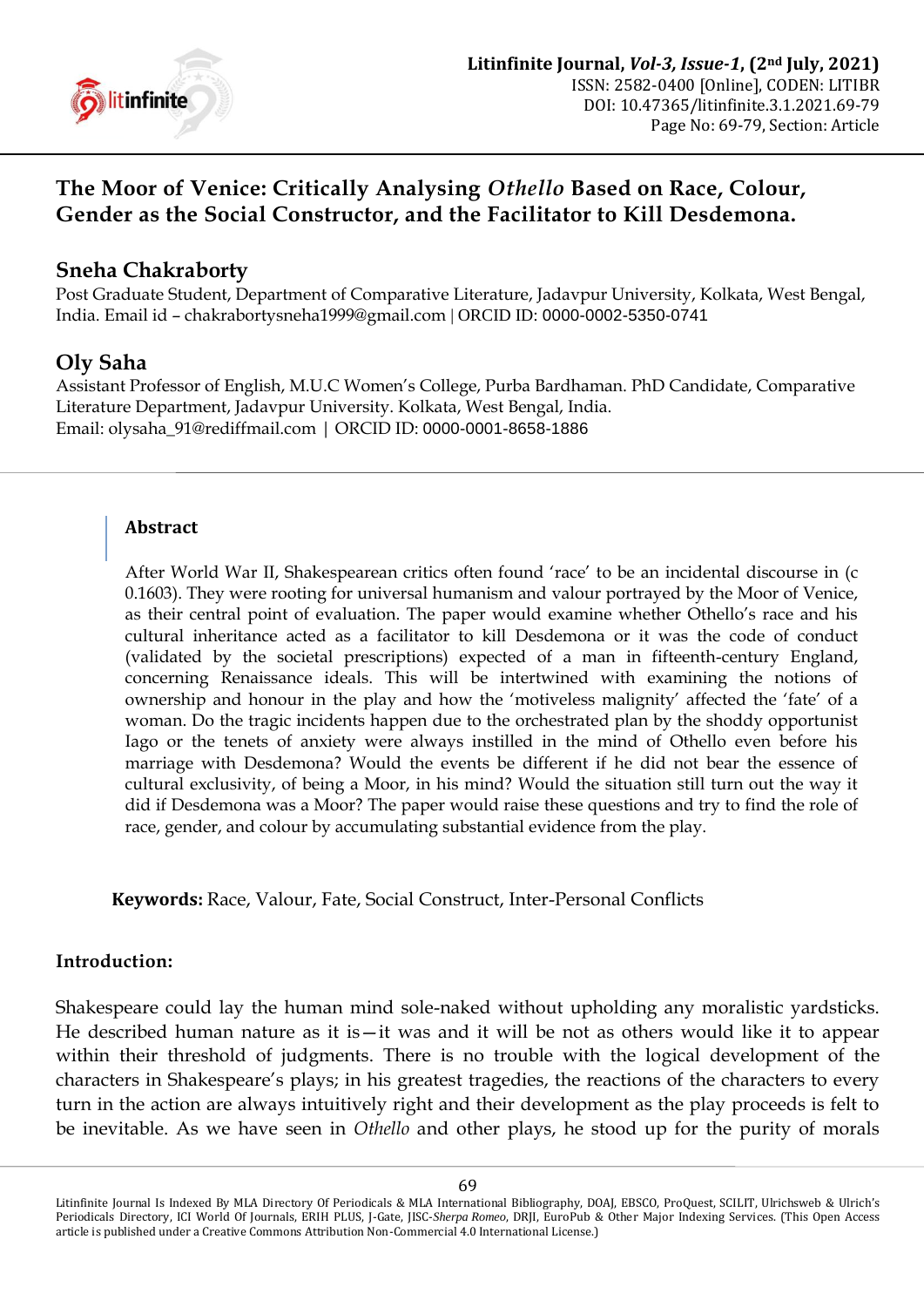

through his plays but is human enough to recognize the man's inner dualities and conflicts. The characteristics of his characters develop as we follow him through success and failure, and we learn, before the play is over, to respect and admire him with all his weaknesses. Never does he do or say anything untrue to his nature, as Shakespeare conceived it to be. The Renaissance had shown the man his sins and called for looking at him from an ‗anthropocentric worldview' without the ordainment of divine will. In *Othello,* HE upheld the power of the moral order. No inexorable fate broods over the actions of his men in ancient Greece. Shakespearean tragedy reaches its highest pitch of intensity. And yet it is a character that determines a man's destiny, for he is free to choose not only his thoughts but his words and deeds. The problems that centre on our common humanity were Shakespeare's constant theme and *Othello* is a pertinent reminder of that. The intersection of race, colour, women's rights, jealousy, honour, and the complexities of emotions of the characters are some of the tropes through which we can enter this world of extravagance and destruction. It also talks about the disastrous aftermath of 'fate' as a consequence of that. Lots of explorations were prevalent at the time when Othello was written, people from North American and Indian descents established their homes in England, which resulted in the cultural integration into the society. We could see the evidence of cultural integration, as well as estrangement, in *Othello*, as a crucial discourse in the play. *Othello* had always considered himself to be one of the 'cultural pluses' in Venice. As a stranger, he tried to gain social mobilization through his hard work and rose to the position as a general. However, the flickering concerns of not being connected to the roots of Venice by birth have always been visible in his dialogues. The task of serving a nation by being an outsider carries the added pressure of trying hard to retain the achieved respect. Othello is aware that he would be lost without his social position as general. There is the insecurity of losing that respect, along with a constant reminder of being different from other Venetians. This raises an important question about the deep-seated cultural baggage that could probe or accelerate his judgments during his actions. Through this paper, I want to prick deeper into the inner psychology of Othello and understand what must have gone through in Othello's chaotic mind before deciding to fulfill the draconian act of murder. Was Iago the real 'artist of crime' or just the facilitator of the already bestowed irremediable frustration and despair that eventually acted as a stimulus in the murder of Desdemona?

# *Othello***'s Conflicts:**

Although Othello's valour and position as a general gained him social mobilization and respect, the element of cultural estrangement could be found from the inception. One of the mentions of his vulnerabilities could be found in his soliloquy: -

Litinfinite Journal Is Indexed By MLA Directory Of Periodicals & MLA International Bibliography, DOAJ, EBSCO, ProQuest, SCILIT, Ulrichsweb & Ulrich's Periodicals Directory, ICI World Of Journals, ERIH PLUS, J-Gate, JISC-*Sherpa Romeo*, DRJI, EuroPub & Other Major Indexing Services. (This Open Access article is published under a Creative Commons Attribution Non-Commercial 4.0 International License.)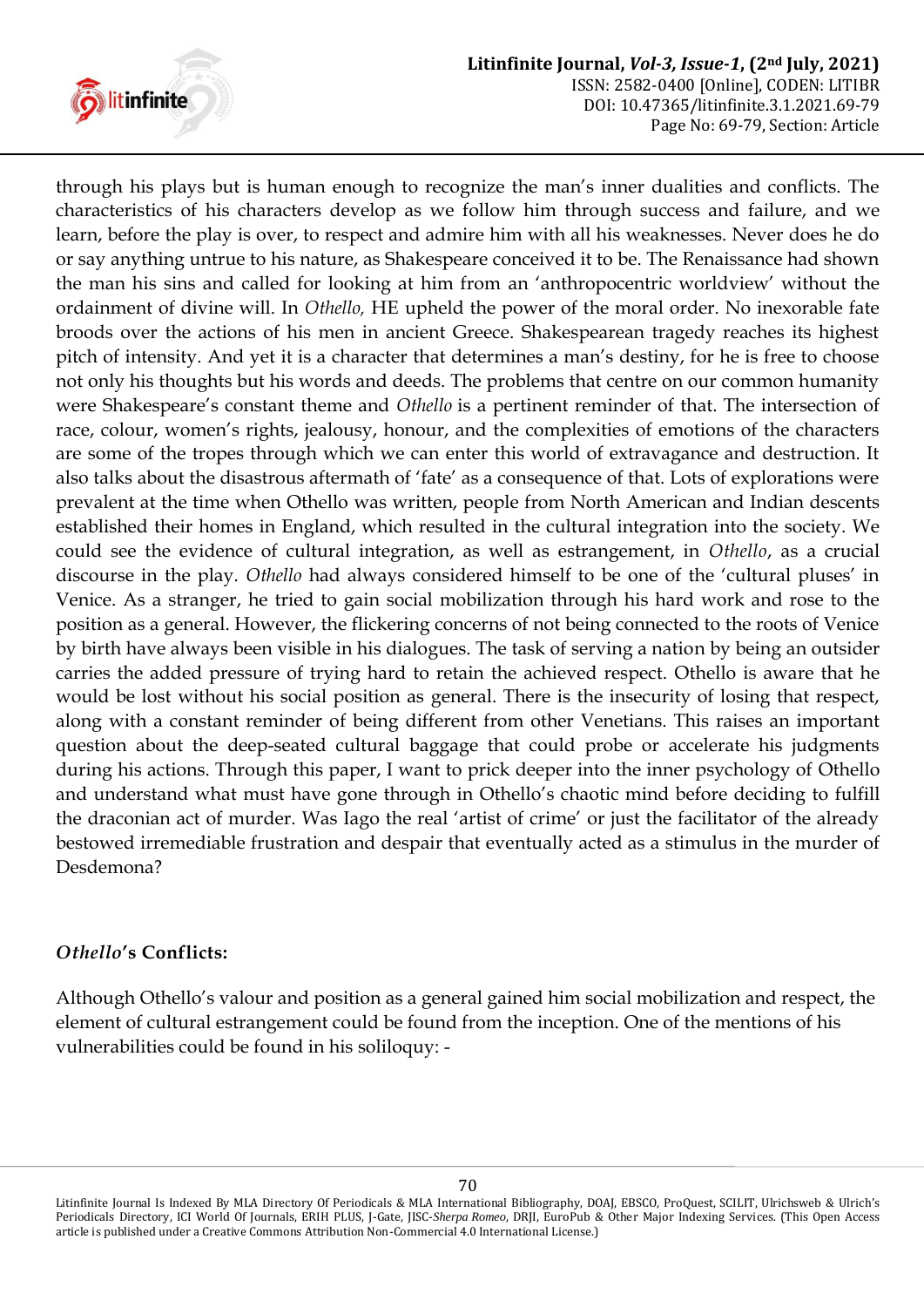

―Haply, for I am black, And have not those soft parts of conversation That chamber has, or I am declined Into the vale of years, -yet that's not much She is gone, I am abused..." [\(Shakespeare,](#page-9-0) 107-109)

He is aware that he is different from others in society and can largely be distinguished from them based on colour but his love is fulfilled, as Desdemona chose him over other Venetians and it was his ultimate achievement. He talks about his storytelling skills that mesmerized Desdemona. However, his conclusion about her ('she is gone') shows how the manipulation by Iago in association with other self-imposed variants, slowly crept into his mind, taking advantage of his characteristic weakness as a 'cultural plus' and a 'coloured' protagonist.

The warning by Brabantio (Desdemona's father) held a significant place in his mind and was always present in his subconscious self that acted as a constant stimulus: -

> ―Look to her, Moor if thou hast eyes to see: She has deceived her father, and may thee." [\(Shakespeare,](#page-9-0) 35)

From the history of Desdemona, we are aware that she has turned down the proposals by 'the curls and darlings' of the nation. She loved Othello, with his interior conflicts and complications and the real identity that he beholds. At the time, when Brabantio was completely sure that the Moor has willed Desdemona into his life with the help of witchcraft, he countered him by saying: -

> She loved me for the dangers I had past And I loved her that she did pity them. [\(Shakespeare,](#page-9-0) 31)

Therefore, Othello was pleased with the generosity of Desdemona being a good listener. He had identified her as the woman who would become an ideal choice for a homemaker. She is a beautiful person with ethical and moral boundaries that would enable her to become a perfect partner of a ‗general' by sustaining the sanctity of his demeanour and position in society. There is an essence of hero-worshipping which can be witnessed instead of the indication of an equal partnership. Othello deduced that she loved him because of his heroic action in the past and his charismatic presence. We can deduce that marrying a Venetian person would not only add to his social status but also give him an extra edge against other Venetians who wanted to marry Desdemona but failed. There is a strong presence of cultural identification even while taking personal choices and the constant attempt to play with the identification to infuse a ‗powerplay' in *Othello*. Despite introspecting about his own vulnerabilities and weaknesses, he never chose to bring them in front of his wife. The plausible reasons for that need to be taken into cognizance. It can be due to the gnawing social presence that was so deeply embedded in his mind that he could not express his heart out, even to his beloved partner. Maybe he was scared that his vulnerability would bring him down from the

Litinfinite Journal Is Indexed By MLA Directory Of Periodicals & MLA International Bibliography, DOAJ, EBSCO, ProQuest, SCILIT, Ulrichsweb & Ulrich's Periodicals Directory, ICI World Of Journals, ERIH PLUS, J-Gate, JISC-*Sherpa Romeo*, DRJI, EuroPub & Other Major Indexing Services. (This Open Access article is published under a Creative Commons Attribution Non-Commercial 4.0 International License.)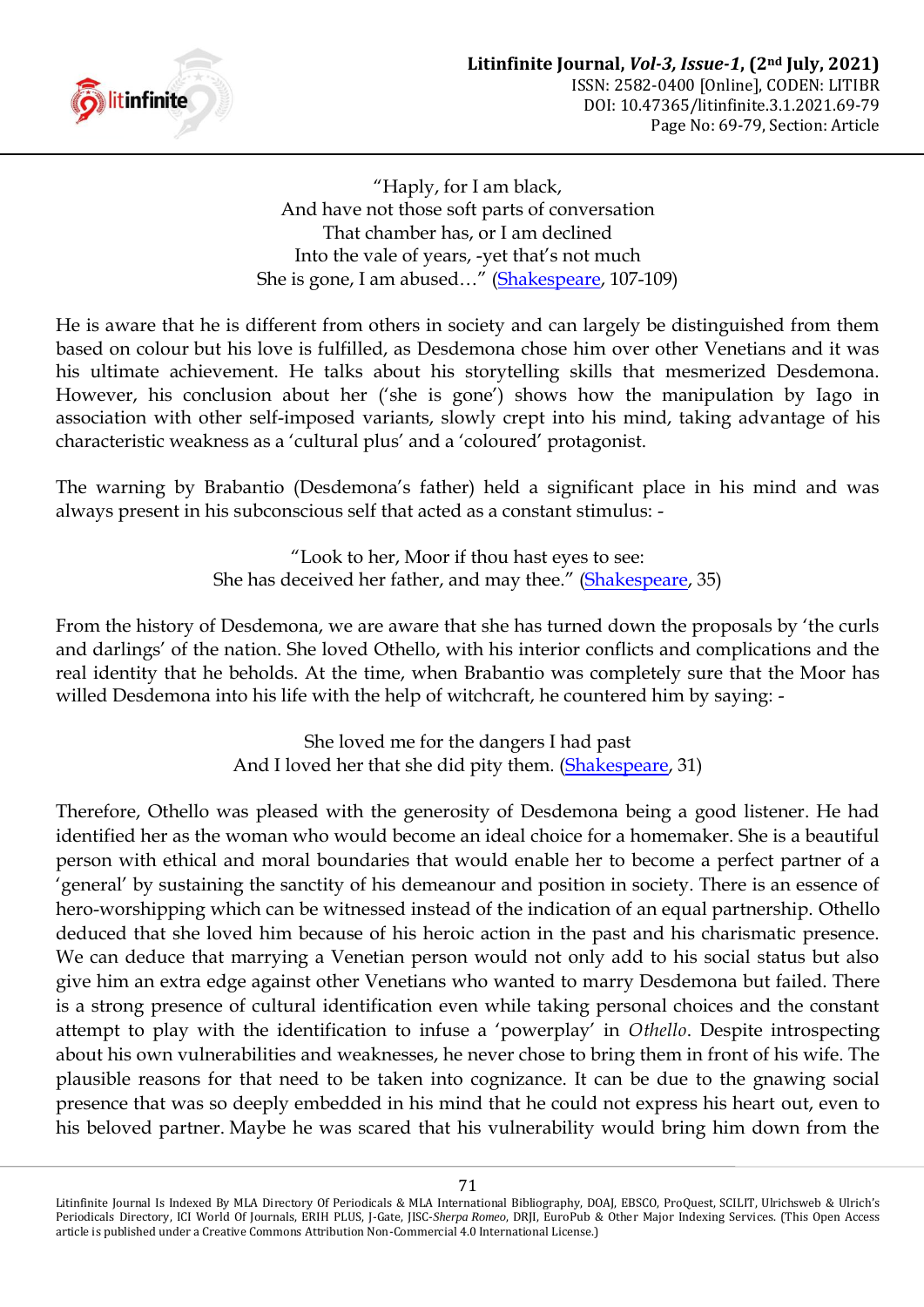

pedestal that he 'thinks' Desdemona puts him up to. He suppressed his inner insecurities and estrangements with the garb of the ultimate hero-like presence, without a seamless surface that would become impossible for anyone to fathom. His social image (infused with cultural isolation) became such a strong part of his life that showing vulnerabilities would mean falling from the selfconstructed, strong image that he had created over the years. He could never break the social wall and mingle with other Venetians without being reminded of his cultural exclusivity, which was evident in the play multiple times. However, Desdemona went against her father to marry *Othello*, as she was awestruck by 'Othello's visage in his mind'. ([Shakespeare,](#page-9-0) 35) Therefore, she expressed her desire to be with this perceptive and complex man like a free-spirited individual seeking her love by fighting against the world. We can observe a conflict and a mis-identification situated at the very core of the relationship.

# **Desdemona as a Rebel and a Victim:**

Fifteen-century England was inspired by the feminine attributes of the virgin Queen – Elizabeth I. She has become the epitome of virtues, love, grace, beauty, and was set as an ultimate idolized figure for ordinary women. The main essence of the playwrights was to develop their female characters by absorbing attributes from the Virgin Queen and uphold the purity and loyalty that she beholds. The women in fifteenth-century England did not have an individuality of their own and their identity was solely defined by the moralistic ideals and the ethical norms that she was supposed to maintain in the society as a 'partner', 'mother', or a 'child'? Desdemona is unique, as she somewhat breaks the shackles of societal obligation but also becomes an unaccounted victim of it. Though at the beginning of the play, Desdemona is seen to be an outspoken individual who made a strong stand by rejecting all the diligent suitors (as well as going against her father) to be with the love of her life. She opens her heart out to her father about her decision on the impossibility of turning away from the love of her life because her acquired education doesn't permit her to do so. She further adds that she has learned the essence of loyalty and the passion of love from her mother. Just like her mother showered him (Desdemona's father) with God-like respect and love, she does the same for the Moor: -

> "My noble father, I perceive here a divided duty. To you, I am bound for life and education. My life and education both do learn me How to respect you. You are the lord of my duty, I am hitherto your daughter. But here's my husband, And so much duty, as my mother showed To you, preferring you before her father, So much I challenge that I may profess. [\(Shakespeare,](#page-9-0) 31)

Litinfinite Journal Is Indexed By MLA Directory Of Periodicals & MLA International Bibliography, DOAJ, EBSCO, ProQuest, SCILIT, Ulrichsweb & Ulrich's Periodicals Directory, ICI World Of Journals, ERIH PLUS, J-Gate, JISC-*Sherpa Romeo*, DRJI, EuroPub & Other Major Indexing Services. (This Open Access article is published under a Creative Commons Attribution Non-Commercial 4.0 International License.)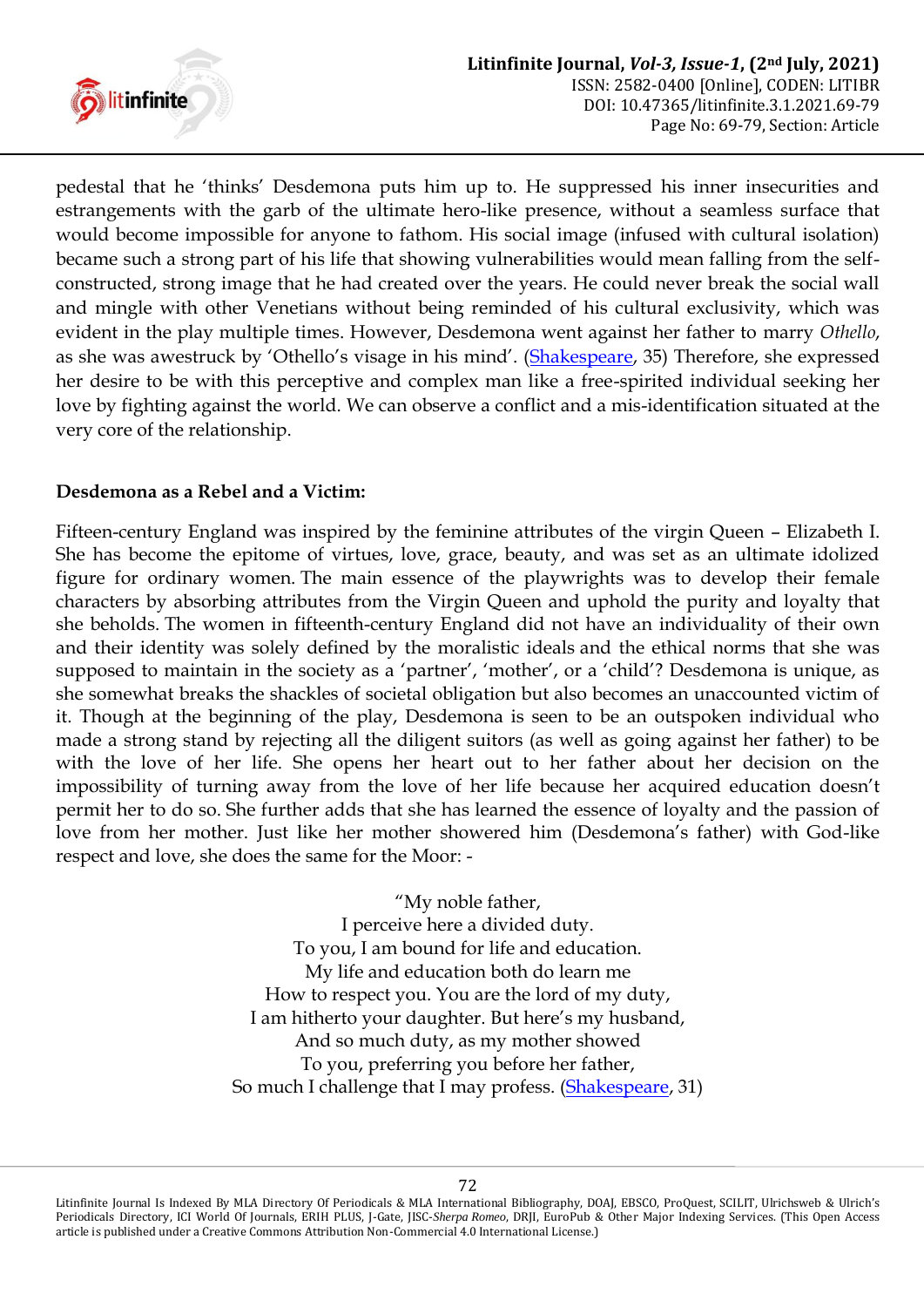

She understands the fact that he has a different cultural inheritance, colour, and nationality and makes herself bound with the moralistic ground of loyalty and duty towards him. She shows the (expected) attributes of the 'moralistic' woman in fifteenth-century England as a ‗dutiful' and ‗loyal' companion. However, there is a unique dichotomy in her character, which further facilitates the concerns of *Othello*. He is aware that Desdemona was capable of speaking her mind, which was admirable until the time when Iago started manipulating their relationship. Her fearlessness as an attribute became a threat for Othello after the marriage, which made him realize that she is also capable of choosing another man over him. He had identified her with her free-spiritedness who is highly capable of making her own choices. However, after marriage, that similar attribute acted as a mode to ignite the suspicion of infidelity further. She always had a mind of her own, which permitted her to go against the societal dictates and marry a non-Venetian. It can be a magnum step for a woman at that time. Therefore, that mind can also facilitate disloyalty unfaithfulness towards her married partner when necessary and if required as assumed by Othello. It is the same attribute that initiated their marriage against the tidal waves of obstacles that came along the way in their relationship. This gives an insight into his mind, where similar characteristic traits change its position, from being the bearer of love and admiration to insecurity and discomfort. This shows Shakespeare as a propounder to understand man's struggles with temptations through their conflicting emotions, which carry universal fascination. Othello is creating unprecedented chaos within his mind by juxtaposing the present situation with past actions and is haunted by the thought of betrayal, dishonesty, and the gradual 'lack of control' over Desdemona. She was supposed to surrender her body, mind, and soul to her husband without restricting her individualistic choices. The most tragic part is that Desdemona abides by all these expected notions and has confined himself to the duty of Othello. However, the complexities of the human mind (renaissance, world?) and the psychology surrounding it are too fickle to compartmentalize, control or detect any immediate actions of individual. Desdemona fell for the human mind. However, the beauty of Shakespeare lies in its thriving need for contradicting characters that he portrays. Emilia (Iago's partner) has a pragmatic view towards marriage and the notion of loyalty associated with it. She is willing to have sex with other men if the circumstances turn out to be beneficial for her. She thinks infidelity to be a 'small sin' in the big world. Therefore, the idealism of Desdemona's loyalty is broken with this character, and the contradiction of behaviours with different shades arises. Emilia is logical enough to argue that she is willing to compromise if it benefits her or her husband in any way and deals with infidelity very casually. There cannot be any declaration of an absolute in the renaissance world, where a pre-determined regime would dictate an entire course of action of a play (like in the medieval world). There will always be contradictions where individuals will try to reach beyond the pre-defined boundaries and opt for alternatives. Shakespearean plays are the living and breathing examples of the beauty that sustains in, baffling the normative at the tenure of its discourse and the uncanny means to restore it at the end of the play. And, *Othello* is not an exception of the same!

Litinfinite Journal Is Indexed By MLA Directory Of Periodicals & MLA International Bibliography, DOAJ, EBSCO, ProQuest, SCILIT, Ulrichsweb & Ulrich's Periodicals Directory, ICI World Of Journals, ERIH PLUS, J-Gate, JISC-*Sherpa Romeo*, DRJI, EuroPub & Other Major Indexing Services. (This Open Access article is published under a Creative Commons Attribution Non-Commercial 4.0 International License.)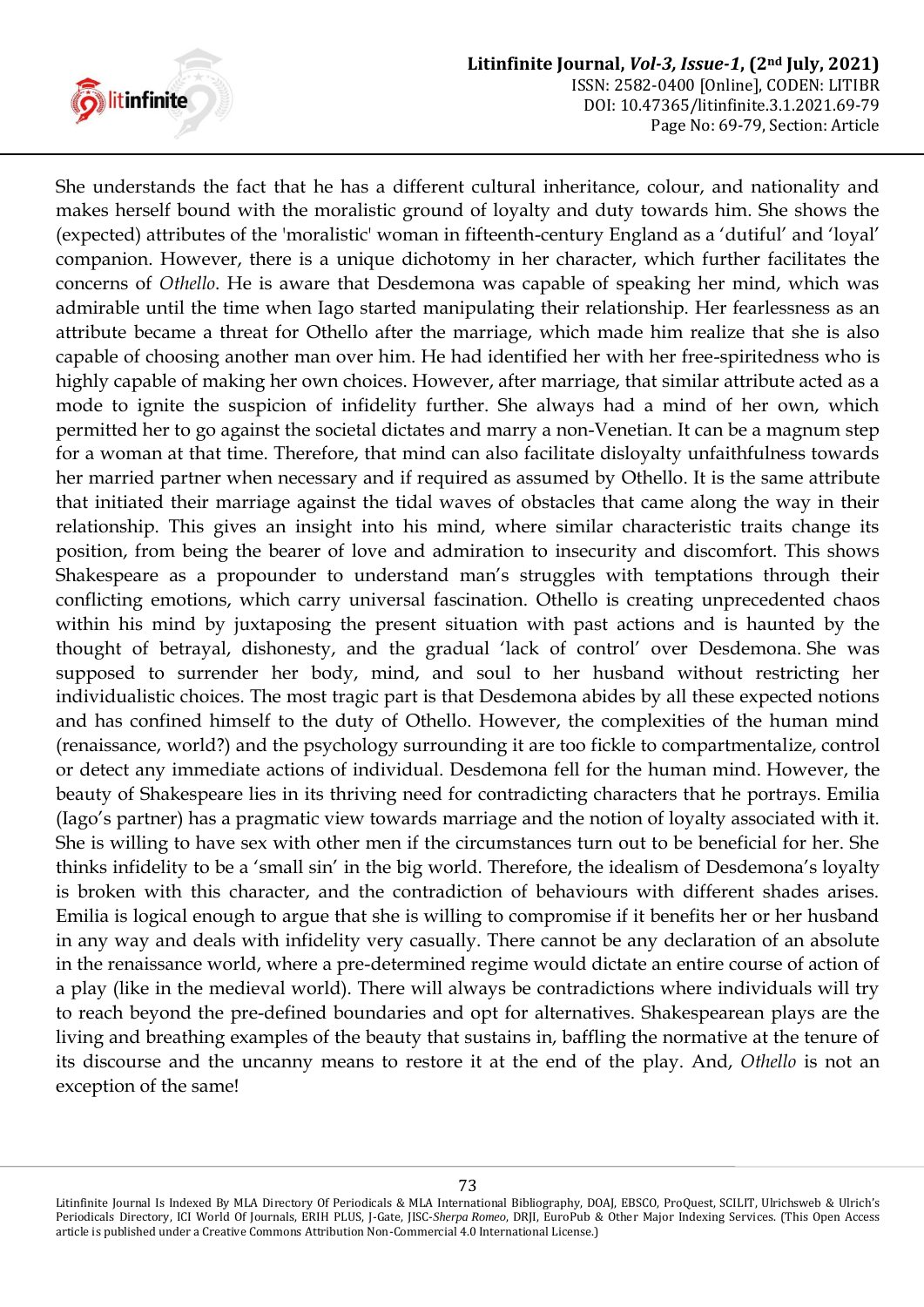

#### **Moor or not a Moor:**

It would be essential to look at a different argument when Othello was extremely pleased, as he was chosen, among all other Venetians, by Desdemona. His grateful, logical self was visible in Act III,

> ‗‗…This is not to make me jealous To say my wife is fair feeds well, Love Company, Is free of speech sings, plays, and dances well; Where virtue is, these are more virtuous. Not from mine own weak merits will I draw The smallest of fears or doubts of her revolts; For she had eyes and chose me…'' [\(Shakespeare,](#page-9-0)103)

Therefore, he was aware that she loved him for a reason and stood firmly in that standpoint. What could be the plausible reasons for the sudden blur of judgments? One of the arguments can be that Othello never until that time, thought that Desdemona needed to be afraid of him. He trusted her but would never validate anyone else's presence in her life. When Iago orchestrated the plan, slyly forcing Cassio to reach out to Desdemona for help, he was tapping into an extremely sensitive place. Desdemona assures Cassio that she will help him by talking to Othello: "I'll watch him (Othello) tame and talk him out of patience..."([Shakespeare,](#page-9-0) 93) The woman who was supposed to behold her domesticity suddenly crossed her line in making judgments about the outside world. This shift and the transfer of power bewildered Othello when Desdemona asked him to forgive Cassio for his misconduct. She was overstepping into his boundaries and decision-making. This was facilitated by the warning given by Brabantio. His vulnerabilities reached their peak when the ‗handkerchief' was stolen and acted as the chief confirmation of adultery. Desdemona provided Othello with a normal handkerchief, when asked, to not make him upset, but when Othello wanted to seek clarification about the 'special' handkerchief, she couldn't provide him with the same. He started explaining about the significance of the handkerchief (as a token from his mother) but she kept on asking for Cassio's forgiveness without paying due attention to it. It did ignite the flame that was already burning hard. The handkerchief just remained a silent observer, whereas its position shifted from the symbol of love to the trigger of revenge.

"He hath a person and a smooth dispose/To be suspected, framed to make a woman false." [\(Shakespeare,](#page-9-0) 43)

Two meditations happened in Othello's mind. First, he thought of being replaced by his wife with Cassio (someone who had a lower designation than him in society and was punished for misbehaviour) and someone who doesn't imbibe a 'coloured' presence like him. He was a

Litinfinite Journal Is Indexed By MLA Directory Of Periodicals & MLA International Bibliography, DOAJ, EBSCO, ProQuest, SCILIT, Ulrichsweb & Ulrich's Periodicals Directory, ICI World Of Journals, ERIH PLUS, J-Gate, JISC-*Sherpa Romeo*, DRJI, EuroPub & Other Major Indexing Services. (This Open Access article is published under a Creative Commons Attribution Non-Commercial 4.0 International License.)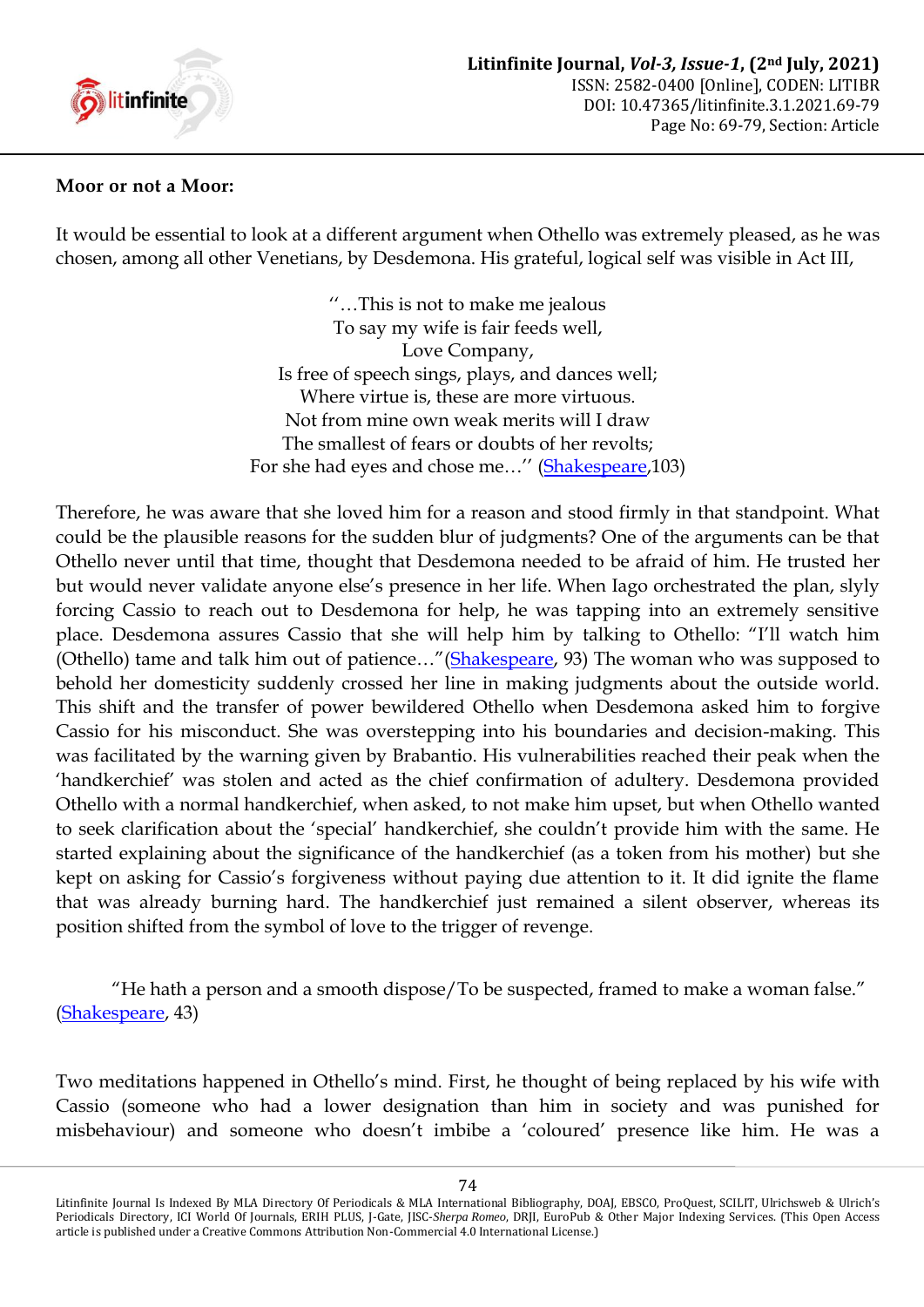

handsome Florentine man who had an appeal for being a potential lover. His sudden gallantries and social courtesies often got misrecognized as a form of flattery among people. Therefore, he could become an effective pawn in Iago's plan. Though deeply committed to his duty, his openness and popularity among women folks buried the grave for Desdemona.

Secondly, Desdemona broke free from the confined duties of a partner and commented on Othello's course of action as his equal. The wife, who is supposed to be the subordinate of her husband, tried to make a dialog with him like a companion of equal measures. There was a huge distortion and imbalance in the power hierarchy and killing her would become the only way to bring stability to this power play. He dwelled in his extremities: the higher extravagant self and the lower culturalconscious estranged /vulnerable self. Two souls were dwelling in his body, which was at constant war with each other. His culture-conscious self-allowed him to make assumptions based on futile evidence and his extravagant self-showed him the path to bring stability to that disruption by killing his wife: -

"I will kill you and Love thee after". ([Shakespeare,](#page-9-0) 189)

He wants to love the idealized Desdemona that he married. The woman would bow down to the social prescriptions and abide by the conventions set up by the partner without being a threat. According to him, Desdemona changed into a disloyal, seditious woman and the only way to bring the 'real' Desdemona back was by killing her. We get a glimpse of the complexities and the extremities of emotions in Othello's mind that made him perpetrate the fatal deed: -

―Even so my bloody thoughts with violent pace. Shall ne'er look back, ne'er ebb to humble love." ([Shakespeare,](#page-9-0) 119)

What would happen if he was not a Moor? Would his cultural and colour-conscious self-take a back seat with the blooming of logical arguments? He would be more open-minded and aware of the customs and discourses of the people in that particular 'society' without being taken away by his conventional ideals. Brabantio's warning about his daughter would not prick him day in and out. He would have gone beyond his desperate need to prove his worth again and again. He wouldn't simply become the victim of his marvellous mind. He could also think about other plausible courses of action that could be executed without swaying away in rage and morose. Iago would find it difficult to take advantage of the cultural isolation while manipulating him and Othello would have many avenues to make an effective judgment without making it an act of impulsion. My arguments should not be taken as a way of validating the acts by Othello by making him the scapegoat of race and class. However, it acted as a major facilitator to his prospective judgments and there should be

Litinfinite Journal Is Indexed By MLA Directory Of Periodicals & MLA International Bibliography, DOAJ, EBSCO, ProQuest, SCILIT, Ulrichsweb & Ulrich's Periodicals Directory, ICI World Of Journals, ERIH PLUS, J-Gate, JISC-*Sherpa Romeo*, DRJI, EuroPub & Other Major Indexing Services. (This Open Access article is published under a Creative Commons Attribution Non-Commercial 4.0 International License.)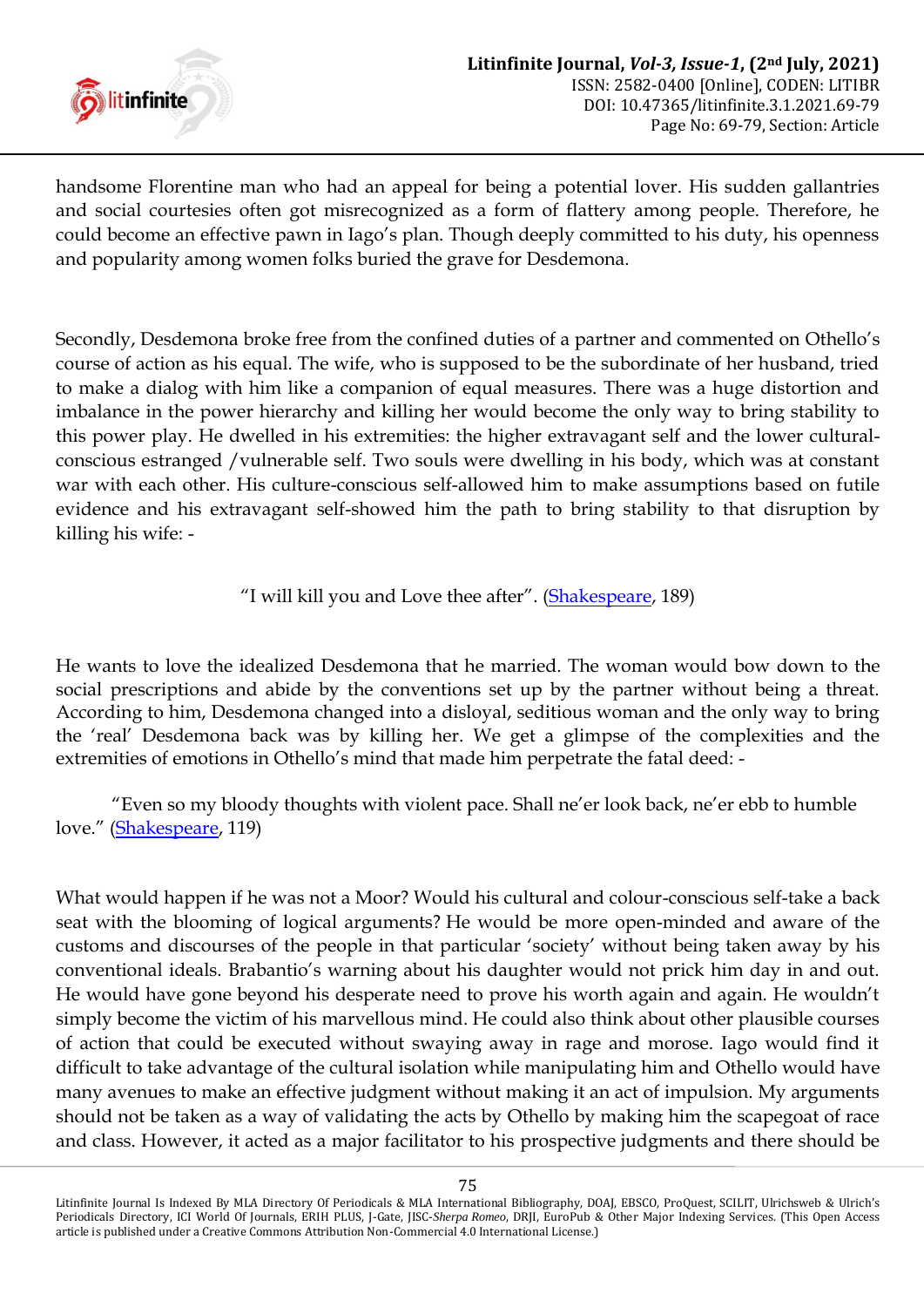

no doubts about it. He would never have felt less of himself because he was not a Venetian. The evidence of the handkerchief was to be disapproved as an act of absent-mindedness of beautiful women with no reason to be snubbed by the disparity of their complexion, which had otherwise played a significant role. This would happen even if Desdemona was a Moor. As her race and colour would come with their share of expectations and both of them would share a cultural resonance. And the readers would experience a colour-blind evaluation of their relationship. *Othello* could also experience a better connection with Desdemona and not try to own her because of 'internal insecurity' and 'inferiority complex. There would be lesser conflicts and clearer perspectives without any powerplay, adept manipulation, and the drive to take revenge for securing honour. They would be able to communicate with each other more freely, without any pre-occupied cultural baggage. Iago's presence as an intermediary would not have such a solidified impact on his mind. But even if there was a chance of cultural swapping between the protagonists, a deeper question needs to be analysed. We need to understand the futile lives of the women as a replaceable 'entity' and the beholder of honour. The fate of a woman was decided without even giving her a chance to explain her position. Iago, as an outsider could insinuate the conflicts so effectively, without any major hurdles. A husband could neither trust his wife nor keep his characteristic weakness and cultural difference in check. Was Othello so driven by his passion for revenge that he did not understand the gravity of his action? One can argue that Othello was written at a time when the identity of the women remained an extension of their spouses and by the moralistic yardsticks, they surrounded themselves with. However, Othello talks about a significant aspect of women's rights that is still relevant in today's time. We often hear cases of honour killings as a punishment for disloyalty or adultery in marriage. The actual position and the significance of women in society need to be addressed. The role of women in the society and their significance and honour, should not be judged or seen from the male-centric lens but from a more equal, individualistic way in society. The individual life choices and the acceptance of those choices should be rigidly incorporated in the law and order of the judiciary system. It would have been a wonderful place if Othello had thought about his decisions before jumping into the compulsive judgments. And it is equally important to understand the consequences that he suffered because of his action. Therefore, Shakespeare ends the love tragedy by identifying Othello both as the conqueror and the victim of his own mind. Finally, he got to know about Iago's manipulation and realized that he had mercilessly slaughtered the innocent Desdemona that broke him into pieces. He was bewildered and torn between betrayal and losing the love of his life based on delusional grounds. The subsequent self-guilt is resolved by slaughtering himself to death. Othello brings the final stability in his dual and conflicted self by finally killing himself: - "I kiss'd thee ere I killed thee: no way but this;" ([Shakespeare,](#page-9-0) 211)

Through that action, he could finally be one with Desdemona. Therefore, it primarily becomes a love tragedy that has enabled and disabled the notions of various public arenas, including the martial world, but also how race, colour, and other constructs are discussed, valued, and devalued.

Litinfinite Journal Is Indexed By MLA Directory Of Periodicals & MLA International Bibliography, DOAJ, EBSCO, ProQuest, SCILIT, Ulrichsweb & Ulrich's Periodicals Directory, ICI World Of Journals, ERIH PLUS, J-Gate, JISC-*Sherpa Romeo*, DRJI, EuroPub & Other Major Indexing Services. (This Open Access article is published under a Creative Commons Attribution Non-Commercial 4.0 International License.)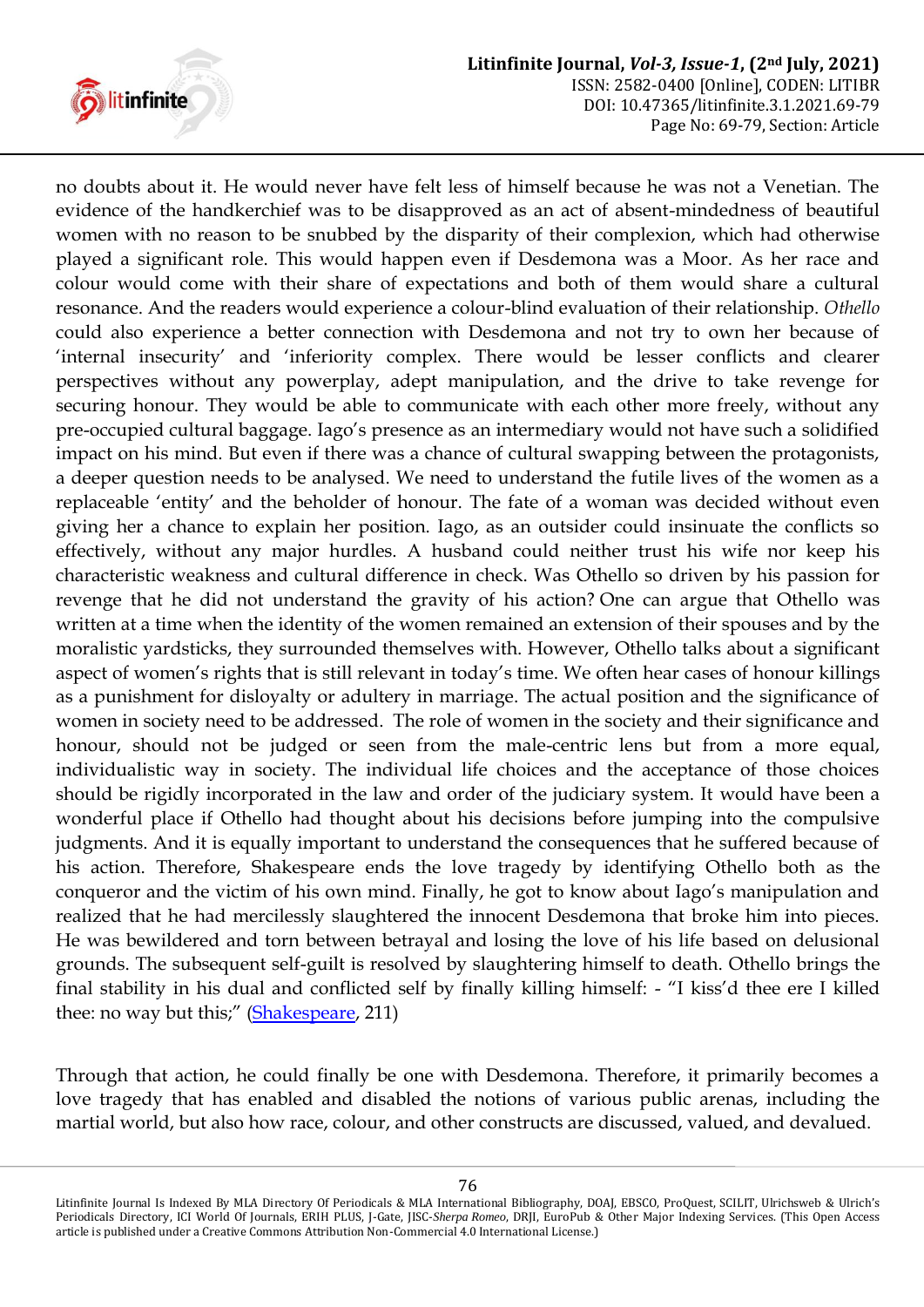

Soft you, a word or two before you go. Have done the state some service, and they know't. No more of that. I pray you, in your letters, When you shall these unlucky deeds relate, Speak of me as I am. Nothing extenuate, Nor set down aught in malice. Then must you speak Of one that loved not wisely, but too well. Of one not easily jealous, but being wrought, Perplexed in the extreme. Of one whose hand, Like the base Indian, threw a pearl away Richer than all his tribe. Of one whose subdued eyes. [\(Shakespeare,](#page-9-0) 209)

While speaking these words, he finally stabbed himself. He talks about his life and Desdemona. His guilt-ridden self comes into the forefront, where he realises that he couldn't be wise enough to know that Desdemona did not cheat on him. He also tries to justify his actions by speaking about the normalcy of "'jealousy...'of one not easily jealous...." He further adds that anyone in the position would kill Desdemona. Here we get a glimpse of the clear binary being created by Othello to put his chaotic mind to ease. Although he feels sorry for murdering Desdemona, he is not quite 'apologetic' for the same. Therefore, normalizing the act of murder as a regular and prevalent discourse when faced with betrayal or disloyalty is the established and accepted cultural norm. Even if we eliminate the social situation, the authoritarian position of ownership bestowed upon one's partner is visible. Therefore, apart from social isolation, the inherited attributes of a man and his relationship with his wife, prescribed by the societal conventions, were never based on equal grounds with mere companionship. It was hierarchised, authoritarian, and supremely oppressive.

## **Conclusion:**

We can talk about the tragedy of *Othello* as an indication of the failure of a man. This can be combined with race, colour, and gender as a social facilitator that had led to the gradual fall of Othello into the confinement of the secular world. However, we cannot judge the character regarding our temporal moralities: neither can we schematize the mysteries of redemption, which might at last exempt him from such judgments. It should be understood that it is imperative to understand the complexities of Othello as the Moor of Venice concerning his social status. His violent reaction, constant doubtfulness, skepticism is solely surrounded by his inner complexities, which whisper that 'he is not enough'. This constant dualism reflects the Renaissance man. He doubts his actions and is completely flawed. However, this doubtfulness doesn't turn his actions righteous. Othello becomes the sailor of his own fate, which is facilitated, nurtured, and later destroyed by him. This makes *Othello*, a tragedy which is the product of the change of the men's minds- "the Renaissance change-by which men came to feel separated from God; -by which,

Litinfinite Journal Is Indexed By MLA Directory Of Periodicals & MLA International Bibliography, DOAJ, EBSCO, ProQuest, SCILIT, Ulrichsweb & Ulrich's Periodicals Directory, ICI World Of Journals, ERIH PLUS, J-Gate, JISC-*Sherpa Romeo*, DRJI, EuroPub & Other Major Indexing Services. (This Open Access article is published under a Creative Commons Attribution Non-Commercial 4.0 International License.)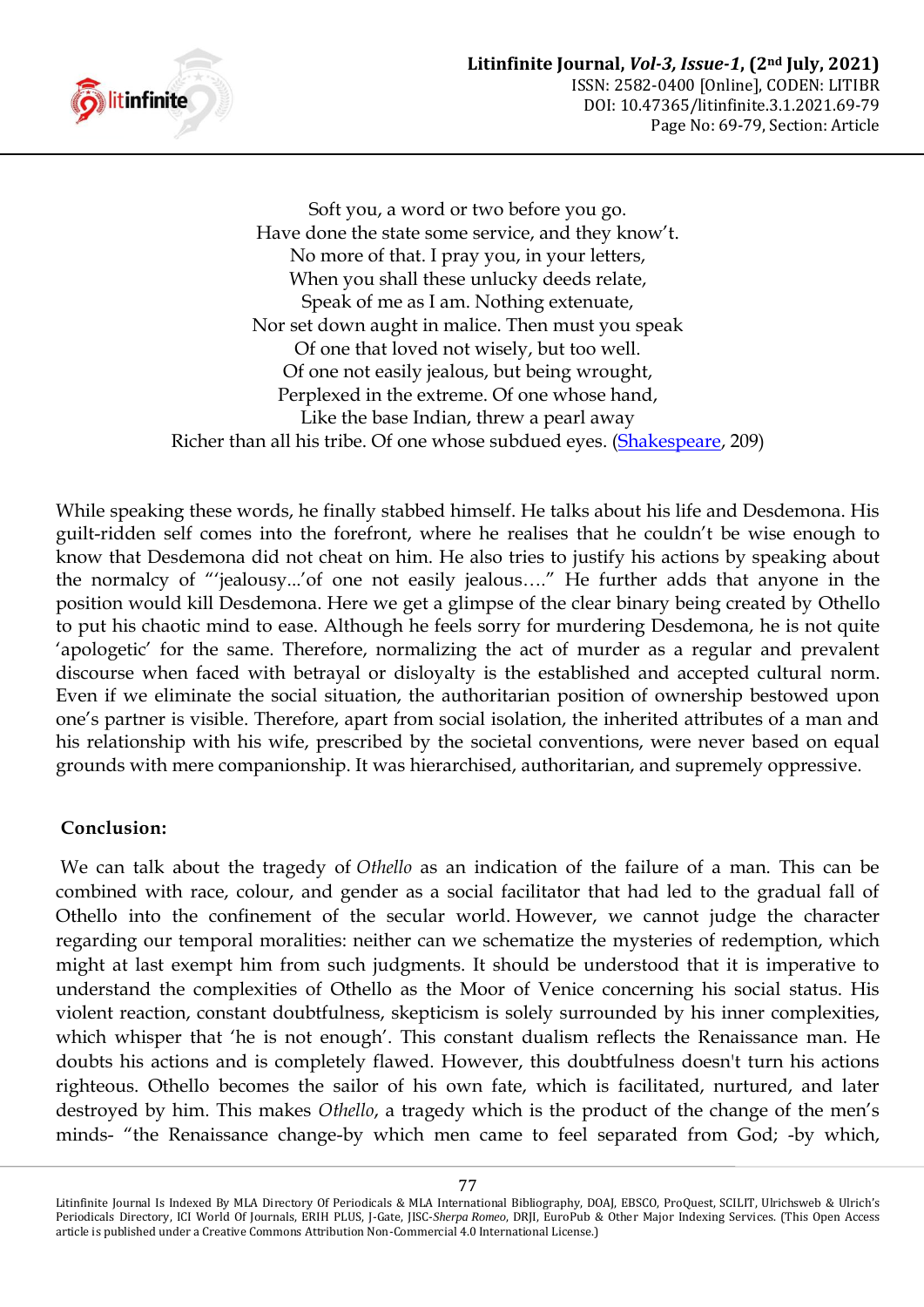

indeed, the idea of God receded from men's habitual certitudes and became no more and often less than an intellectual construction, a merely credible hypothesis, a Being remote and not certainly just or beneficent the Enemy" ([Sen,](#page-10-0) 37). Othello becomes the victim which eventually leads to the murder of his beloved partner Desdemona. While she remained loyal to him, it was him who was swayed with the perpetual thought of being betrayed by her. However, no matter how much we look at the play from the lens of hierarchised social isolation and understand the pangs and ethos of Desdemona. It is essential to also look at it solely as a piece of art and a production of creative brilliance. Therefore, if Othello was not a Moor, the readers would be exempt from the Shakespearean mission that transcends the bounds of nations and becomes the property of humanity. We could never have the glimpse of a complex character and a tragic hero like *Othello* that successfully penetrated the secrets of humanity, as few characters have ever done, and interpret the secrets of them as few playwrights would ever do. One of the reasons for Shakespeare's worldwide appeal is the number and variety of characters that he developed. They include persons of all types who come from all walks of life. In *Othello*, Emilia's character provides an alternative to Desdemona's loyalty. Iago justified his manipulation. At the beginning of the play, he explains to Roderigo why he has decided to deceive *Othello*. He was upset with Cassio's promotion and wanted to seek revenge because Cassio was undeserving: "never set a squadron in the field" ([Shakespeare,](#page-9-0) 5). No matter how much we talk about Iago's manipulation, it is Othello who finally decided to "put out the light" and murder Desdemona on her own choice. Therefore, every character has a shade and cannot be measured with the yardsticks of binaries. Shakespeare understood his characters so deeply and presented them so vividly that for any readers they have become more real than some of the living men about them. He was, to quote Dr. Johnson, "the poet that held up to his readers a faithful mirror of manners, and life. His characters are not modified by the customs of particular places…., they are the genuine progeny of common humanity, such as the world will always supply, and observation will always find" ([Sen,](#page-10-0) 41). Therefore, Othello, by being a Moor, gave us one more reason to fall in love with the characters in the Shakespearean repertoire, which enabled us to "seek his works among primal necessities of life, demand them, crave them, and crave them as they do their daily bread". ([Sen,](#page-10-0) 41) and be equally enamoured by them.

## **References**

- Datta, Ketaki. "Othello: To Be A Moor Or Not To Be A Moor." *Colonial And Post Colonial Shakespeares: Papers & Proceedings Of The World Shakespeare Conference*. Amitava Ray, Krishna Sen and Debnarayan Bandopadhyay. 1st ed. Calcutta: Avantgarde Press, 2000. 475-480. Print.
- <span id="page-9-0"></span>Shakespeare, William. "Othello: The Moor of Venice." *Worldcat.org*. N.p., 2005. Web. 16 Feb. 2021 . <https://www.worldcat.org/title/othello-the-moor-of-venice/oclc/55682620>.

Garber, Marjorie B. *Shakespeare After All*. New York: Pantheon Books, 2004. Print.

Litinfinite Journal Is Indexed By MLA Directory Of Periodicals & MLA International Bibliography, DOAJ, EBSCO, ProQuest, SCILIT, Ulrichsweb & Ulrich's Periodicals Directory, ICI World Of Journals, ERIH PLUS, J-Gate, JISC-*Sherpa Romeo*, DRJI, EuroPub & Other Major Indexing Services. (This Open Access article is published under a Creative Commons Attribution Non-Commercial 4.0 International License.)